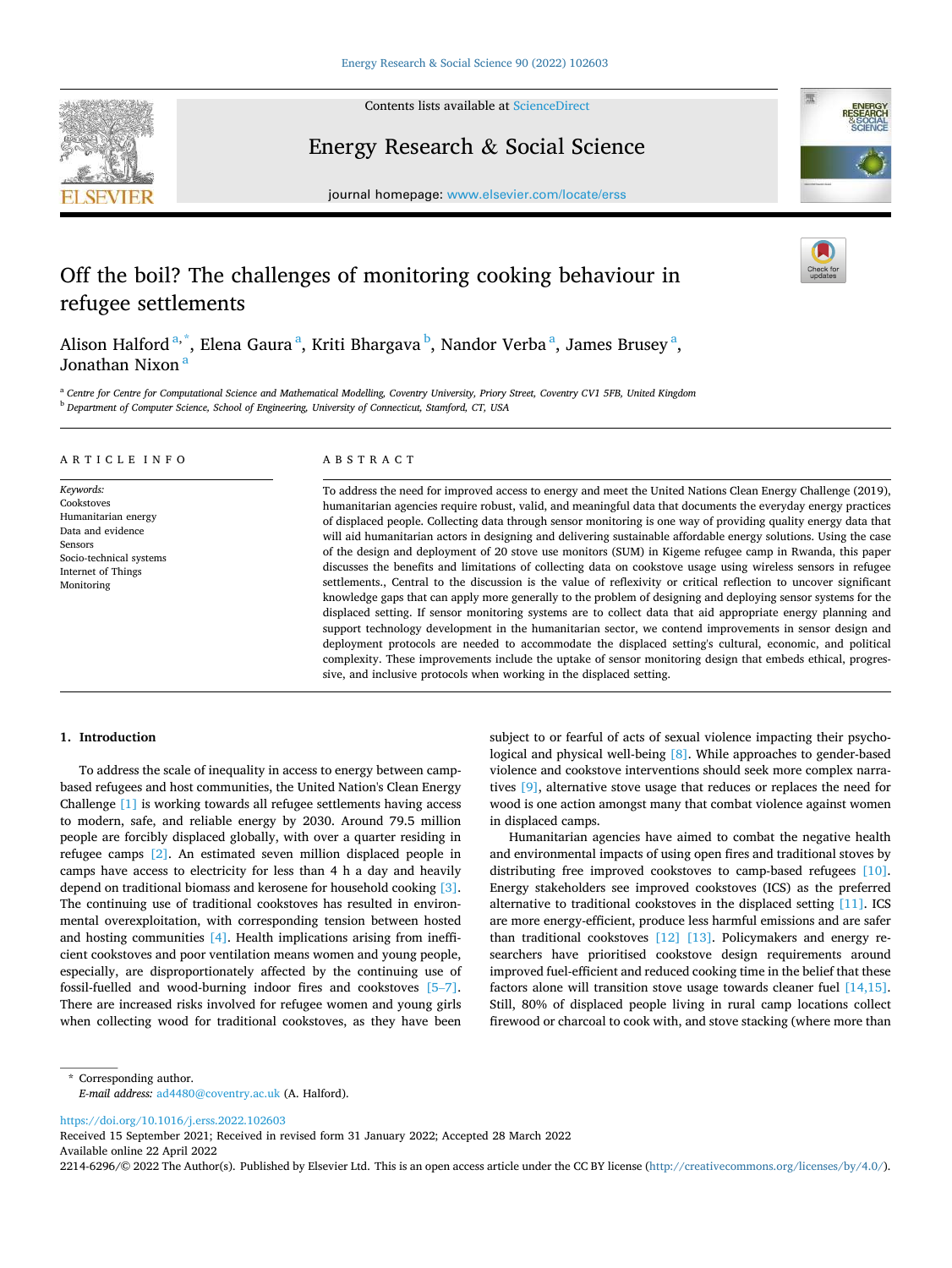one type of cookstove is used) is common [\[16\].](#page-8-0) Resistance to the uptake of improved cookstoves as the sole means of cooking is not unique to the displaced setting. Lambe et al. found similar patterns of reliance on wood for fuel when looking at rural communities in Kenya [\[17\].](#page-8-0) In Sub-Saharan Africa, only 14% of households have access to clean fuels, with low-income rural households impacted the most by energy poverty [\[7\]](#page-7-0). Despite the large volume of research on ICS in the humanitarian sector, there is still much to be done to understand stove usage and cooking patterns in the displaced setting if the clean energy challenge is to be achieved [\[4\].](#page-7-0)

There are overlaps between the lived experience of camp-based refugees and host communities in accessing clean cooking energy. But adoption of improved cookstoves on a larger scale in the displaced setting is hindered by (camp specific) unreliable supply chains, short term humanitarian funding cycles, and issues around refugees rights (including the rights to work)  $[13,18]$ . The literature agrees that to increase up-take of cookstoves, design protocols for ICS should centre around local cooking behaviour, the in-situ performance of cookstoves, availability of fuel and the economic negotiations around the cooking processes [\[19,20\].](#page-8-0) Debate continues, however, around whether engineers designing ICS have sufficiently responded to the social and cultural context of food preparation [\[21\]](#page-8-0). Abdelnour et al. contend that to design and deploy sustainable clean cooking interventions, projects should aim for incremental changes, be more circumspect when defining the problem or the solution, avoid making assumptions about the enduser and ensure the design process includes users, donors, manufacturers and implementing agencies [\[22\].](#page-8-0) Furthermore, critical in the ICS design process is understanding how women and girls use cookstoves without essentialising women to support product sustainability [\[6\]](#page-7-0). Insights on cookstove usage index-linked to gender, cultural norms and the political context are necessary to address the gap in humanitarian data on cooking patterns and stove usage.

In the humanitarian sector the use of Wireless Sensor Networks (WSN) to collect cookstove usage data is less customary, with a corresponding gap in the literature. Yet, advances in the Internet of Things technologies [\[18\]](#page-8-0) and the widespread availability of temperature sensors means that sensing systems can be devised that are low cost and less intrusive than other traditional data methods [\[23\].](#page-8-0) Within the limited body of work on sensor monitoring in the complex infrastructure settings, a study in Darfur refugee camp, Ethiopia, shows how WSN systems can productively monitor everyday encounters with ICS's [\[10\].](#page-7-0) Likewise, research in rural Uganda demonstrated that a sensor-based system that monitored household fuel supply and cookstove temperature improved the quality of quantified understanding of fuel stacking, technical performance of cookstoves, and cooking habits [\[24\]](#page-8-0). Ruiz-Mercado et al. work on temperature dataloggers as stove use monitors (SUMs) in households in rural Guatemala was able to collect data with a high-level resolution accuracy when recording daily use and meal frequency [\[25\].](#page-8-0)

Thus, if collecting data through sensor monitoring on cookstoves is feasible, relatively affordable, and can produce objectifiable, observable and detailed knowledge, a more critical examination is needed on the barriers in implementing cookstove monitoring more widely in the displaced setting. There is also further scope to explore how sensor data collection can improve the delivery of energy services for refugees and displaced people, and greater enquire on how stove use monitoring 'translates SUMs data into actual benefits for the user' [\[26\]](#page-8-0). Nevertheless, the latter requires further research given the requirement for longterm monitoring to underpin future interventions [\[27\]](#page-8-0) and the influence of short-term monitoring on cooking behaviours [\[28\]](#page-8-0).

The value of deploying unattended sensor systems in refugee households is the ability for the sensors to produce robust evidence base on the cookstove temperature and time spent cooking in real-time that can improve design principles to future proof sustainable cookstoves solutions and aid the uptake of cookstoves. In addition, collecting sensor monitoring data on cookstove energy usage and camp-based refugees

will address a lacuna of in-depth scientific research on current energy usage amongst communities living in the humanitarian contexts [\[29,30\].](#page-8-0) Although, recent studies, such as those by Haselip et al. [\[31\]](#page-8-0), Rafa et al. [\[32\],](#page-8-0) and van Hove and Johnson [\[33\]](#page-8-0), have contributed much to debate around how refugees use and consume energy. Still, more research and data, both quantitative and qualitative, is needed to ensure that energy systems reflect the displaced context [\[3,34,35\].](#page-7-0)

## *1.1. Socio-technical frameworks*

Emerging from post-World War II organisational studies [\[36\]](#page-8-0), a socio-technical systems approach understands that technologies, over time, become embedded into societal structures [\[37\]](#page-8-0). Conceptualising social and technical systems as symbiotic, socio-technical approaches to engineering design with new technology acknowledges how technical advances inform and are informed by social norms in a particular time, context, and culture [\[38\]](#page-8-0). A key benefit of socio-technical approaches is the way end users are acknowledged in how technology is applied, integrated or adapted [\[39\].](#page-8-0) Similarly, the 'social embeddedness' of technology, when technology coalesces with everyday practices, policies, and values, can inform to what extent these technologies are likely to be viable or sustainable long ter[m\[40\].](#page-8-0)

For this research, our theoretical approach to socio-technical approach to designing and deploying sensor monitoring interventions in the displaced setting was shaped by Ulsrud et al.'s (p. 295) [\[41\]](#page-8-0) idea of 'technological change as a social learning process'. In the context of this paper, we define social learning as the way people and communities (including researchers) experiment, learn, implement, and utilise technologies to embed them into everyday practices [\[42\]](#page-8-0). We feel that integrating social learning into a socio-technical framework then shifts the standpoint away from technologies that 'teach the learner' [\[43\]](#page-8-0)(p. 199) and towards empowering communities to connect with the appropriate technologies that reflect their socio-economic-political context [\[44\].](#page-8-0) There is also the possibility that approaching sociotechnical design as a form of social learning acknowledges how learning will also come through failure or ambivalence in outcomes.

The existing body of evidence of the value of socio-technical approaches in complex settings, such as refugee camps, shows how to optimise delivery and critically inform policy and practices that aid long-term viability and replicability of energy systems and the potential for scaling up interventions [45–[47,4\]](#page-8-0).

This paper, however, disrupts established convention to offer new insights and protocols on sensor monitoring design within sociotechnical frameworks by exploring the research findings through reflexivity. When working in a context where there is a considerable distance in terms of contextual knowledge and cultural norms between researcher and researched, reflexivity as a method is a way to interrogate visible and hidden cultural and gendered hierarchies [\[48\]](#page-8-0). A reflexive researcher can better understand and improve the research process by questioning social relationships with research subjects, seek ethical decision-making, and are accountable for the way knowledge has been produced [\[49,50\]](#page-8-0). Reflexivity differs from individual reflections as it is a collective account of how research is constrained and contested through limitations arising from researcher positionality. There has been criticism of this process as self-indulgent, but this fails to recognise that a reflexive stance goes beyond an individual or group introspective examination of the study [\[51\]](#page-8-0). Instead, reflexivity holds the wider research discipline to account for how research design includes or excludes certain voices, theories, and practices, which in turn can perpetuate researcher privilege.

Taking a reflexive standpoint towards our study on the deployment of twenty stove use monitors (SUM) in a Rwandan refugee camp from June to October 2019, we asked the following research questions, i) what are the challenges and usefulness for researchers and communities when collecting sensor data in complex settings? ii) how can sensor data collection benefit from design protocols shaped by spatiotemporal,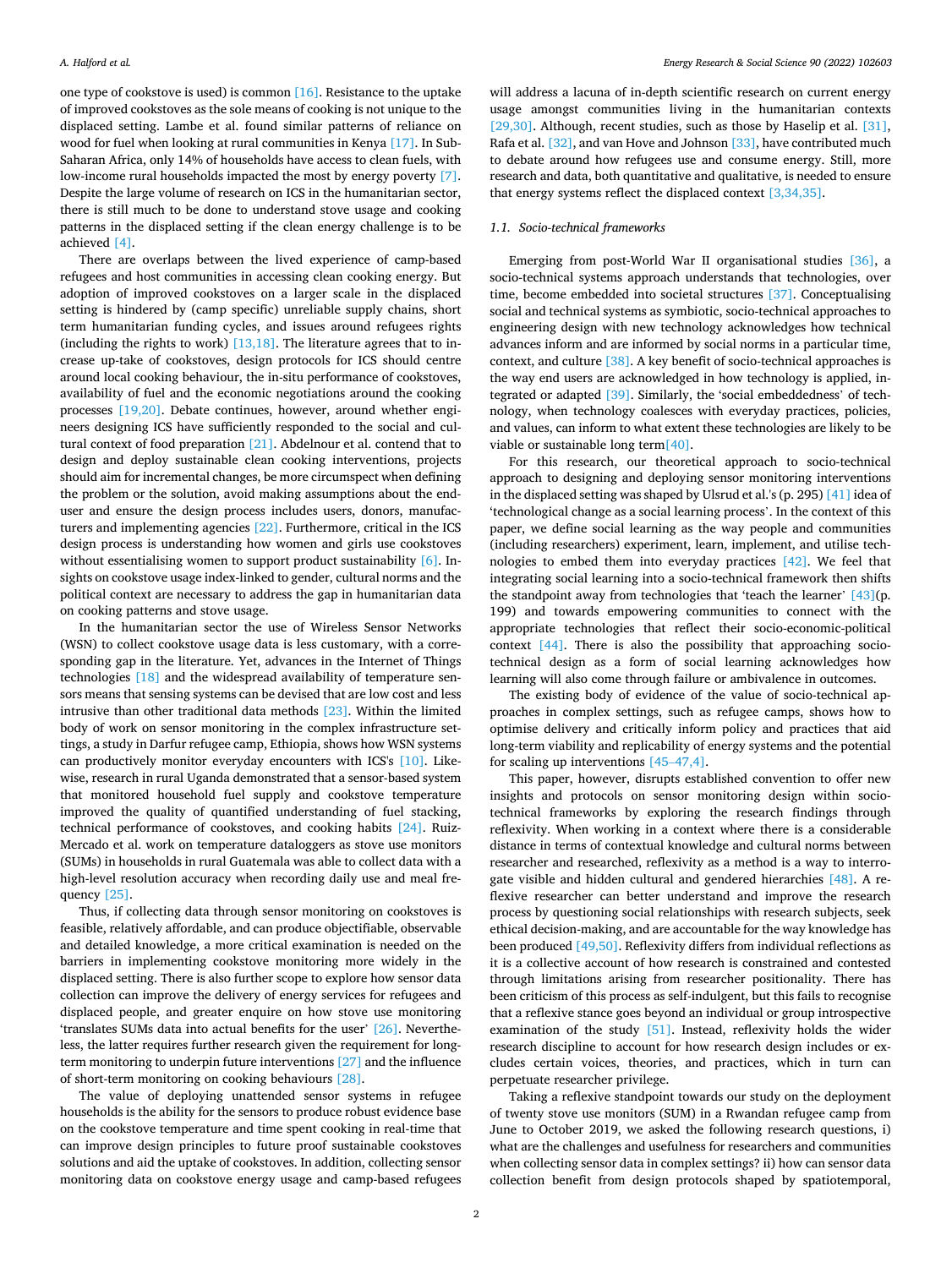cultural and local socio-economic contexts? and iii) how can sensor data aid the development of socio-technical frameworks to sufficiently meet camp-based refugees' energy needs and aspirations?

By examining our work reflexivity, we hope this paper contributes a more complex, nuanced stance in line with our feminist sensibilities that seek more ethical, inclusive methods when designing and using wireless monitoring systems to improve energy access in the displaced setting.

#### **2. Research design, methodology, and methods**

No research design is conceived in a silo; as researchers, we approach the process informed by our respective field of study, as well as our social, intellectual, and political standpoints [\[50\]](#page-8-0). As an interdisciplinary research team of social scientists and engineers, the research design was informed by a socio-technical framework, with a particular focus on social learning. Simply put, we wanted a research design that allowed us to understand how to engage people (as well as ourselves) in a learning process about collecting sensor monitoring data in the displaced setting. The intent was to produce research outcomes that generated new avenues of inquiry and alternative discourse around energy policies, products and systems [\[5\]](#page-7-0) that could positively impact future energy system design, policies, and practices. The overarching research aim was to explore to what extent designing unattended sensor monitoring devices around socio-technical frameworks is a robust systematic method or tool in the displaced setting. A secondary aim was to address the gap in knowledge around energy data and refugees by providing cookstove monitoring data informed by transparent, ethical, and progressive design protocols.

Constructing a research design that could accommodate epistemic differences between disciplines, such as positivist and interpretivist paradigms, is not without tension. One solution is to adopt methodological triangulation, a practice that employs multiple methods that can mitigate data bias by the inclusion of more than one method of data collection [\[52\].](#page-8-0) The benefit of triangulation is that sensor data on stove usage could be compared with the qualitative survey responses to identify discrepancies between self-reporting and material reality. Likewise, this approach allowed us to include reflexivity in the research process. In addressing the research questions, this paper critically reflects on how we chose to implement socio-technical approaches in design when collecting sensor data in complex settings. In seeking verity about some of the challenges we encountered in the field, there is an implicit admission that the spatiotemporal, cultural and socio-economic contexts that shape the design process also inform how we conceptualise the research design. This paper, therefore, also queries the researcher as an authority in knowledge production and holds to account their role in the ethical and methodological implications for design in the humanitarian setting.

The data was collected using qualitative and quantitative methods: an energy assessment survey, interviews, and sensor data collection on stove use for a number of households. The survey was conducted in two stages; the first phase was a quantitative questionnaire-based survey conducted with households living in three refugee camps in Rwanda and four displaced sites in Nepal. The survey, amongst other questions about household energy use, asked a series of cooking-based questions, such as the location of cooking, resources shared with other households, ventilation, primary stove type and fuel type, secondary stove and fuel, hours of usage per day on the primary and secondary stove, firewood quantity, and what are some of the important features of stove. The second stage was a series of interviews, and focus group discussions were held with various stakeholders in Nepal and Rwanda.

The sensor data was from twenty stove use monitors (SUM), designed, constructed, and deployed on traditional clay stoves in 20 refugee households in Kigeme refugee camp, Rwanda. In line with Ruiz-Mercado et al. (p. 459) [\[25\]](#page-8-0) definition of SUMs, these devices could provide objective stove-use data through measurement of 'physical or chemical parameters', in this case, temperature, of stoves. SUMs are an

unobtrusive method of collecting data that addresses observational bias that 'people act differently when they know they are being observed' [\[53\]](#page-8-0). The SUMs were designed to measure temperature within and outside the stove to understand the stove usage (time of day, duration and frequency) in refugee households. Before designing and deploying the sensors, 202 households were surveyed to establish a baseline of cookstove activity and appliances [\[54\]](#page-8-0). The sensor data was collected in two phases over four months (July–October 2019). The project delivery partner was Practical Action, a development agency that supports and develops innovative solutions for agriculture, water and waste management, climate resilience, and clean energy in partnership with communities. Permission to conduct the research was obtained from MINEMA and UNHCR representatives in the camp, and ethical approval was sought and granted by Coventry University (Ref: P61091).

The SUMS were designed for clay stoves with briquettes, three stone stoves, and advanced clay stoves, with an understanding the fuel used would be briquettes. Although policy initiatives in Rwanda are working to move away from clay stoves that use fossil or wood as fuel, the rationale for attaching the sensors to traditional clay stoves was in a setting where fuel, energy and financial resources are scarce, clay stoves were still the most commonly used stove. Similarly, in response to a ban on the supply of firewood to refugee camps as part of a strategy to reduce Rwanda's reliance on wood fuel [\[2\]](#page-7-0), the data collected was evidence of how clay cookstoves were used during a time of transition towards less environmentally damaging fuel, like briquettes.

## *2.1. Case study: Kigeme Camp, Rwanda*

Kigeme refugee camp ([Fig. 1](#page-3-0)) is in the Nyamagabe District in Rwanda's Southern Province. The camp was established in 2012 and is home to around 18,000 refugees escaping conflicts between government forces and militias in the Democratic Republic of Congo [\[2\].](#page-7-0) Kigeme refugee camp has a limited connection to the main electricity grid [\[55\]](#page-8-0). Camp residents live in metal-roofed mudbrick dwellings with no main electricity and where traditional mud (clay) cookstoves or three-stone stoves are still the primary methods for heating and cooking [\[56\]](#page-8-0). UNHCR provide access to cooking energy through cash assistance programs [\[57\]](#page-8-0). Most cooking occurs either inside the homes or a separate building with no ventilation and most households 'fuel stack' [\[58\]](#page-8-0). For the past four years, and until it ceased operating, the cookstove company Inyenyeri in partnership with the UNHCR, provided free fuel-efficient stoves, which used sustainable biomass fuel pellets purchased from the suppliers [\[59\]](#page-8-0).

#### *2.2. Sample and recruitment*

Prior to deployment, permission to recruit participants in the research programme was approved by MINEMA and UNHCR representatives in the camp. Recruitment for the SUM study began in March 2019 and was organised through Practical Action. Prospective participants were selected if they used a clay stove primarily for cooking and were not expecting to be resettled for six months from the beginning of the study. The sampling was purposive, with a random draw of 20 households being made from those who expressed an interest in joining the study. This was done in the presence of representatives of the refugee committee, camp management and UNHCR, with care taken to ensure fair participation. As we were simultaneously conducting another energy intervention in the same location (building a standalone PV-battery microgrid for two nurseries and a playground) and given another largerscale energy project operating in the same Rwandan refugee camp, the Renewable Energy for Refugees project (RE4R) [\[60\],](#page-8-0) we were mindful to avoid over-research with participants. Research fatigue amongst refugees is well documented, which can result in distrust or hesitance to participate in research [\[61\].](#page-8-0) In addition, drawing upon ethnographic research design principles that the volume of interviews are less relevant than a deep understanding [\[62\]](#page-8-0), the number of cases allowed us to reach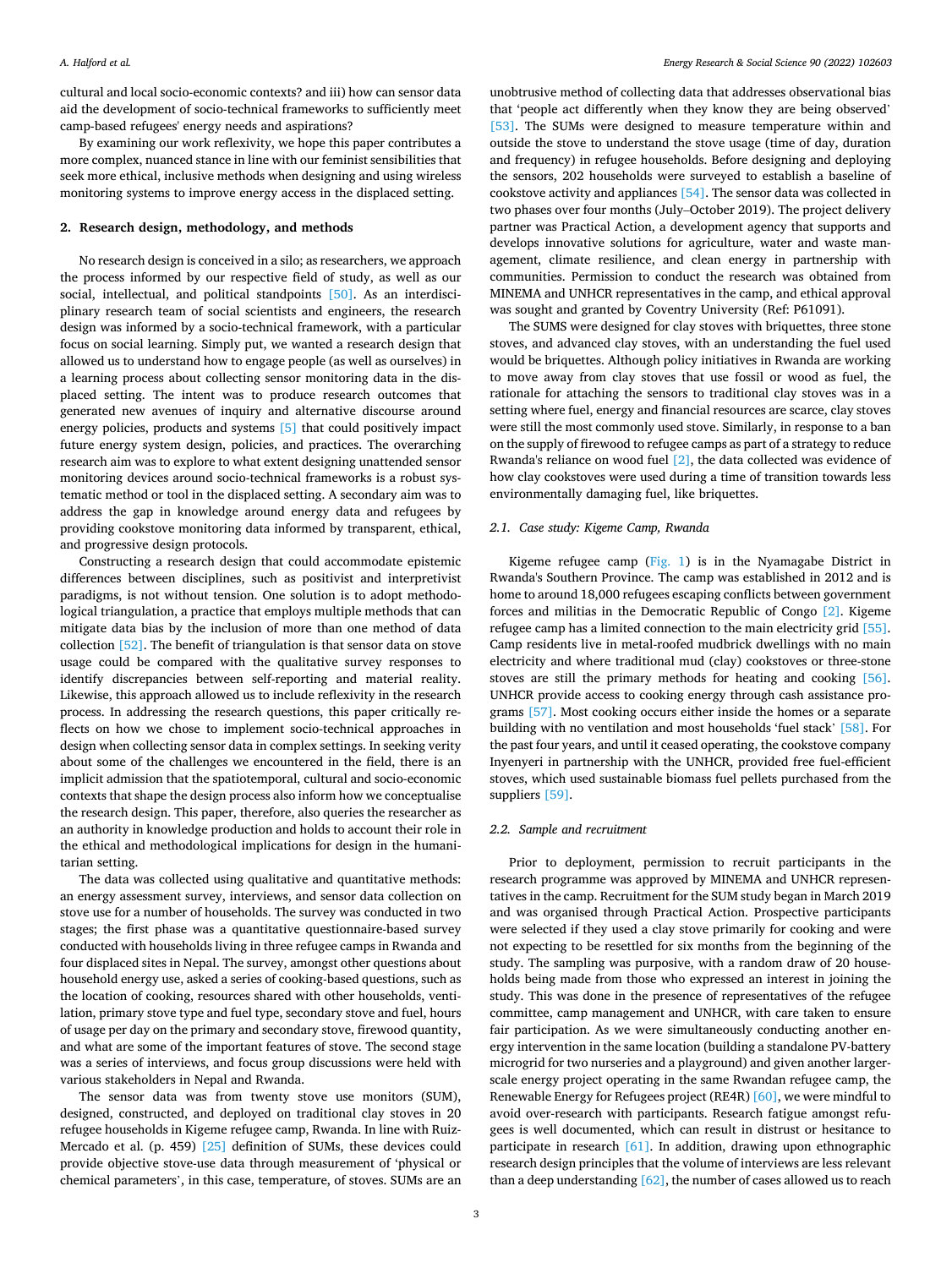<span id="page-3-0"></span>

**Fig. 1.** A view over Kigeme Camp, Rwanda, July 2019.

saturation and gain new insights into cookstove usage in refugee campbased settings.

#### *2.3. Stove use monitor (SUM) sensor design*

The SUMS were designed for clay stoves with briquettes, three stone stoves, and advanced clay stoves, with an understanding the fuel used would be briquettes. Accordingly, custom SUMs were designed to measure both the inside stove and outside shell temperature using a thermocouple and Si7021 temperature and humidity sensor, respectively (see Table 1). As we would be monitoring the use of briquettes in clay stoves, the thermocouple, the main component to monitor stove use, was designed to withstand temperatures of up to 1000 °C. The sensors were connected to an Arduino MKR GSM 1400 board, which processed data collected by the two sensors to detect instances of stoveuse using an event-based algorithm called Edge Mining [\[63\].](#page-8-0) Whereas the SUM was programmed to sense data every minute, the temperature values, along with the timestamp, were recorded only if a significant change in either of the temperature values was detected compared to the last stored values or the time since the last value was recorded exceeded a given threshold. The data was stored locally in an SD card fitted in an Arduino MKR mem shield, connected to the Arduino board, and sent to a remote server hosted at Coventry University via GSM-MQTT

**Table 1** 

| SUM components and description of purpose. |  |  |
|--------------------------------------------|--|--|
|--------------------------------------------|--|--|

| SUM component                | Description                                                 |
|------------------------------|-------------------------------------------------------------|
| OMEGA K-type<br>thermocouple | Sensor to measure temperature within-the-stove              |
| Sparkfun Si7021 sensor       | Sensor to measure surface temperature outside-the-<br>stove |
| Arduino MKR GSM 1400         | Micro-processor board                                       |
| Adafruit MAX31850 board      | Amplifier to connect the thermocouple to MKR GSM<br>board   |
| GSM antenna                  | External antenna for GSM communication                      |
| Arduino MKR mem shield       | Memory card shield                                          |
| 3.7 V battery                | Rechargeable battery to power a SUM                         |
| IP65 casing                  | Casing to package the device                                |
| Silicon sheets               | Insulation                                                  |

communication.

The SUM was powered by a rechargeable Li-Ion battery of 3.7 V and a rating of 7.59 Wh and enclosed in an IP65-rated casing for mounting on the stove. The event-based data collection significantly reduced the number of packets transmitted via GSM and increased the expected battery lifetime of the SUM from 1 day to 1 week (considering 2–3 instances of stove use per day), after which the battery had to be replaced and recharged. The monitors were secured using metallic horseshoe clamps that went around the inside cavity of the clay stove to hold the devices in a fixed position. An additional layer of silicon padding was placed between the device and stove to prevent damage through heat dissipation. Due to variation in the design of clay stoves, the thermocouples were placed inside the stove either through the stovetop or a cavity on the bottom, as shown in [Fig. 2](#page-4-0).

## *2.4. Deployment*

As will be discussed later, the deployments presented the team with some logistical challenges. For example, most stoves were located in a small corner inside the house with no light or ventilation, thus making it difficult to assess the fixings and given the poor network reception in the camp, situating SUMs in these locations would impact the GSM functionality of the monitors. There were also difficulties in testing before the team left the camp. Often, devices could not be tested at deployment due to a lack of briquettes or households had just finished or were in the process of cooking, meaning the stoves were hot and the rooms crowded.

The number of stove use instances per day for each SUM averaged between 0 and 3, with the exception of one SUM, all stoves recorded seven or fewer instances of stove use. The duration of average use varied considerably, with certain instances lasting for more than 10 h (for more detailed data on stoves, see  $[64]$ ). Some of the varieties we encountered in the data can be attributed to installation, such as the position of SUM in the pit/cavity and thermocouple, the way the stove retained heat, and the physical environment of the stove caused the SUM to misfunction. A case in point, looking at the data collected on the thermocouple temperature for SUM 17 on a random day of study (4th Oct 2019), two distinct instances of activity or stove-use can be observed – one during the day and another at night. While the change in temperature is rapid at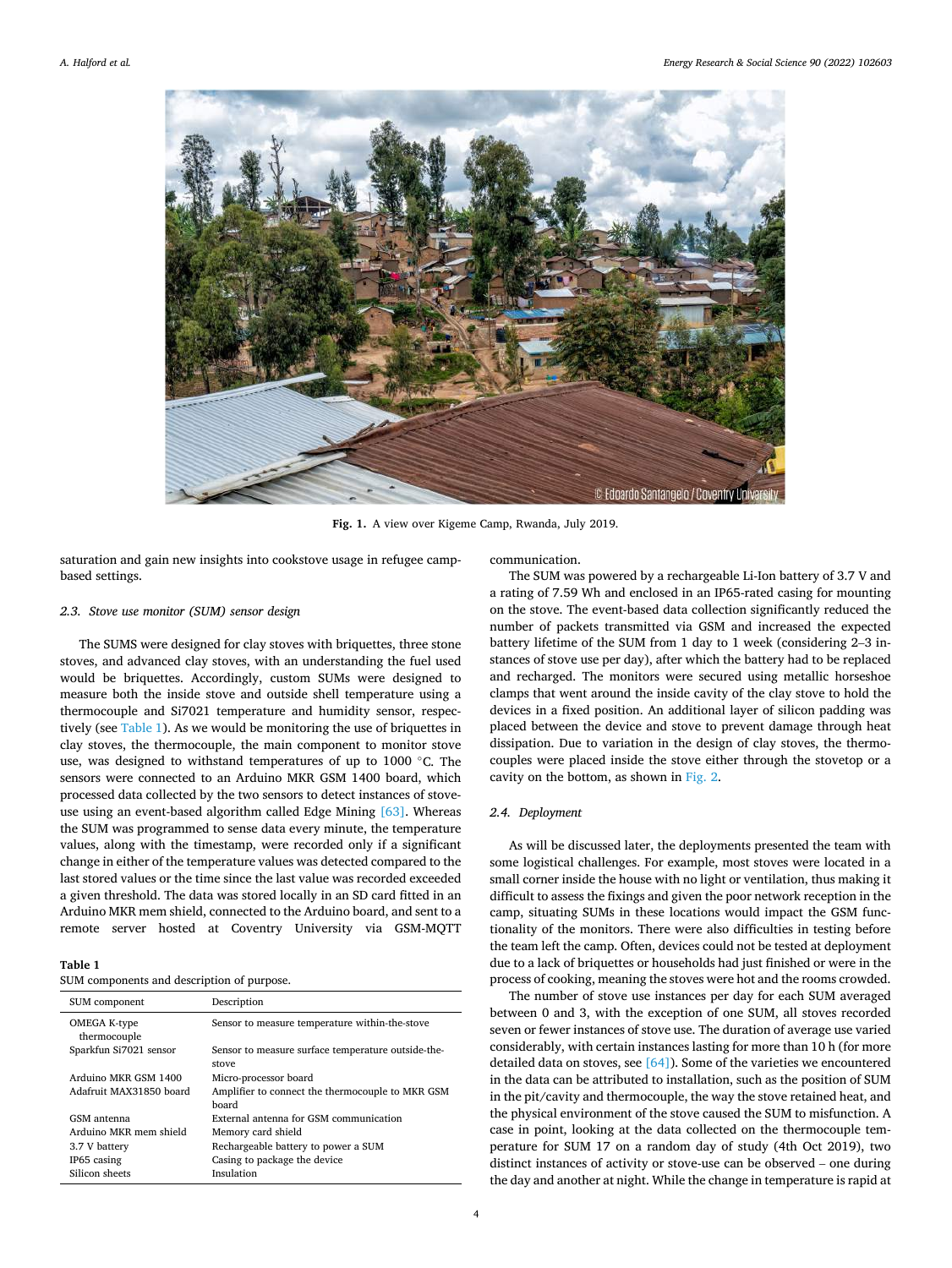<span id="page-4-0"></span>

**Fig. 2.** SUM deployed on a clay stove showing a thermocouple placed through the stovetop (a) and through the cavity at the bottom (b).

the start of an activity, the change is rather slow during the stove cool down. As a result, the temperature within the stove remains well above the ambient temperature even when the stove is cooling down or idle prior to the start of a subsequent activity instance (Fig. 3).

However, taking the density distribution of duration of use per instance for all SUMs along with the mean value suggests that most cooking activity lasts for 2 h.

Similarly, we have defined active cooking as subsequent active cooking periods that are individually larger than 10 min, where the thermocouple temperature is higher than 100 ◦C and the time difference between these instances is less than an hour. This high threshold ensures that a fire is going on in the stove and that fluctuations in temperature across long term cooking do not result in separate instances being identified. The resulting layered cooking instances can be seen in this random selection of SUMs data (Fig. 4), where there are expected peaks around mealtimes preparation the cooking instances at 12 pm and 7 pm, suggesting preparation of two meals per day on average.

#### *2.4.1. Phase 1*

Deployment of the SUM was conducted in two phases. The first phase was from July 2019 to September 2019, when SUM was deployed on 15



**Fig. 3.** Thermocouple temperature for a SUM on 4th October 2019.



**Fig. 4.** Phase 2 stove usage daily cooking instance distribution stacked per SUM, October 2019.

clay stoves. Post-deployment, we experienced two long-lived challenges. Firstly, poor network connectivity led to GSM and MQTT connections failures throughout the first three months of the study. Due to these missing timestamp values that were to be collected using the get-GSMTime functionality, this caused considerable gaps in data collected by SUM.

Consequently, these connectivities failings led to poor yield for all SUM, as shown in [Table 2](#page-5-0), where yield is calculated as the number of observations recorded with valid timestamps (and sent successfully to the server) as a percentage of a total number of observations recorded. For example, SUM\_1 delivered the lowest yield for all devices with 0.01%, the highest by SUM\_3 with 13.7%, and the mean yield for all devices was 6.45%. Moreover, the packet retransmission attempts caused rapid battery loss for the SUM, resulting in shorter battery lifetimes.

Secondly, it emerged that some participants resorted to using alternative fuels such as charcoal and firewood instead of briquettes (for reasons explained in the next section). These fuels evidently burn at temperatures above the upper threshold of the thermocouple used and cause damage to the thermocouple and other components of the SUM.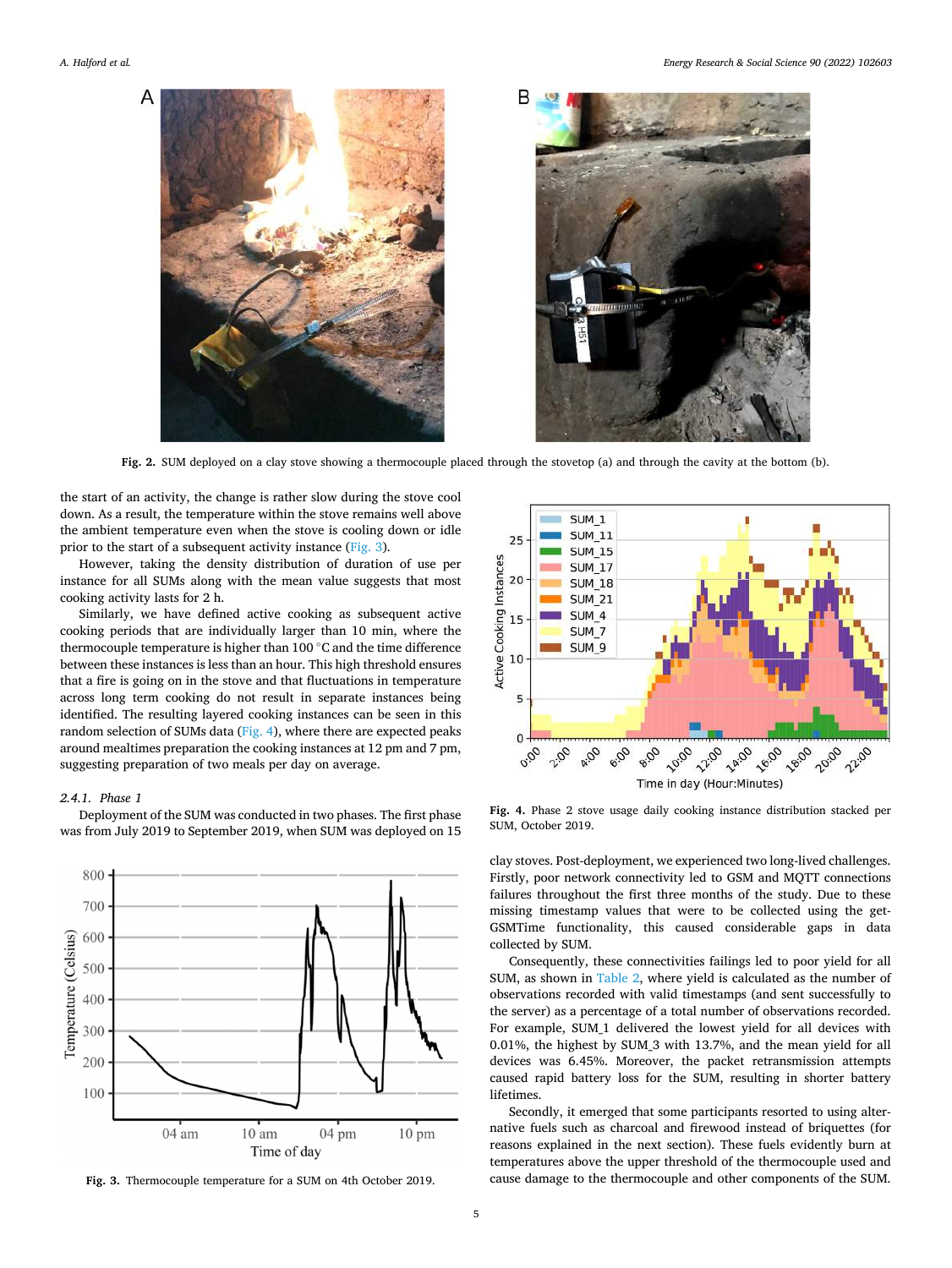## <span id="page-5-0"></span>**Table 2**

Yield of data collection for the nine undamaged SUMs in study phase 1 between 1st July 2019 and 30th September 2019.

| <b>SUM ID</b>    | Yield $(\% )$ |
|------------------|---------------|
| SUM <sub>1</sub> | 0.01          |
| SUM <sub>3</sub> | 13.7          |
| SUM <sub>6</sub> | 6.2           |
| SUM <sub>7</sub> | 13.3          |
| <b>SUM 11</b>    | 5.7           |
| <b>SUM 12</b>    | 6.9           |
| <b>SUM 15</b>    | 3.2           |
| <b>SUM 16</b>    | 6.5           |
| <b>SUM 18</b>    | 6.6           |
| <b>SUM 19</b>    | 2.1           |

As a result, by the end of phase 1 of the study, 9 out of 15 SUMs were damaged. In response to the damage to SUM and poor quality of data gathered, phase 1 of the study was terminated, and a new SUM was designed and deployed.

## *2.4.2. Phase 2*

Phase two of the study saw re-designed SUM deployed for a period of two weeks in October, with data last collected on 17th October 2019. The adjustments made to the SUM design included adding an external Real-Time Clock (RTC) module to the SUM to gather accurate timestamps. The use of GSM functionality was discontinued, and the data was only stored locally on the SD card. The uneven supply of briquettes was resolved by pre-purchasing 53Kg of briquettes for each household participating in the study. These changes resulted in 100% data yield for all SUM as all temperature values were recorded along with valid timestamps measured by the RTC module and prevented accidental damage to the SUM owing to the use of briquettes as the only fuel.

The SUMs were intended as unattended recordings of cooking patterns, and once the SUMs were deployed, there was minimal field involvement for researchers, which offset the cost of the sensors. However, during both monitoring phases, refugees were employed and trained as community mobilisers to conduct basic checks on the SUM insitu. Their main responsibilities were to (weekly) ensure the thermocouple was in the pit/cavity of the stoves, that the devices have not been damaged or removed from the stoves, check on the availability and use of briquettes, and monitor the battery and replace if necessary.

#### **3. Results and discussion**

The objective of the research was to explore to what degree wireless systems aid data collection to inform and improve socio-technical energy design frameworks for cookstoves in the displaced setting. The study did achieve its aim, in so much as it demonstrated that it is possible to collect sensor data unattended to measure cookstove usage and cooking practices. However, in line with Sovacool et al. [\[65\]](#page-8-0) as 'research that draws attention to the critical analysis of powerful social institutions that shape the design of technological systems and the agendas of research fields', this paper's contribution goes beyond addressing questions around the efficacy of sensor monitoring unattended systems and the benefits of using sensor monitoring data to understand energy needs and usage of displaced people. In suggesting a shift towards a more inclusive, ethical, and progressive approach to scientific enquiry around sensor monitoring design, these findings address questions around the challenges of collecting sensor data in infrastructure-less environments. There is also an exploration of best practices when designing and deploying WSN to collect data to understand energy behaviours and attitudes.

# *3.1. The challenges and usefulness of collecting sensor energy data in the displaced setting*

In an environment where resources are scarce, any study implementing untested data collection methods introduces an additional element of risk and uncertainty on whether the tool designed can provide adequate responses to address the studies objectives. One of the challenges we encountered when collecting sensor monitoring data was the complex negotiation around energy poverty in refugee households. Project myopia around the lived experience of energy poverty is not limited to the displaced setting [\[21\]](#page-8-0). Notwithstanding, the dominant policy and political milieu around displaced settings often see refugees are framed or conceived as communities in transit rather than potential settled residents [\[66\]](#page-8-0). This is one reason why, along with humanitarian short-term funding cycles, result in immediate temporary energy solutions rather than long-term infrastructures [\[67\].](#page-8-0)

Sustainable, affordable, and appropriate supply chains are critical in producing clean cooking solutions in the displaced setting. In this research, we found that the lack of a robust supply chain for fuel forced refugees to revert back to fossil or wood, which impacted the quality of data and the function of the SUM. Survey responses indicated wood was still the primary fuel type used, and charcoal was secondary, with households buying up to an additional 60 kg of both over a month [\[54\]](#page-8-0). Nevertheless, the governmental ban on the supply of firewood to refugee camps informed our decision to design SUMs using briquettes for fuel, with the assumption there would be in place a reliable chain supply during the study. Collecting sensor monitoring data on how cookstoves were used during a period of transiting from wood to briquettes could help plan future changes towards a less environmentally damaging fuel in the humanitarian setting.

During phase 1 of deployment, before the SUMs were installed, households were aware they should only use briquettes or otherwise the SUMs could malfunction. The means to purchase briquettes was transferred via the mobile app to refugees, but despite assurances by camp staff, the supply of briquettes in Kigeme camp proved unreliable and intermittent. As households struggled to access a reliable and affordable source of briquettes to light their stoves, with no other choice they used charcoal and firewood for fuel. As wood burns at temperatures above 1000 ◦C, this caused damage to 9 of the 15 thermocouples and other components of the SUMs through heat dissipation. In contrast, in phase 2, we pre-purchased sufficent briquettes for the length of the study , which resulted in the correct fuel being used with the SUMs.

If we had considered more carefully how to resolve supply chain issues before deployment and been more transparent with participants around the impact of using fuel other than briquettes on the performance of SUM thermocouple, we might have collected higher quality data. For example, we knew from the surveys that wood was still the main fuel, but we anticipated refugees would automatically shift to briquettes in response to policy change. More thought also should have been given to how households fuel stack [\[68,69\].](#page-8-0) Through reflexivity, we acknowledge that not collecting data on how households fuel stack when resources are scarce is a limitation of this study. Moreover, our framing of refugees as passive participants in energy decision making failed to recognise that they would and could choose to decide what fuel they would use, including what was readily available and affordable, irrespective of camp policy change.

Equipped with greater insights around the politics of energy supply chains and supplies in the displaced setting, we would have sought design considerations that acknowledge how households may not always have access to supply of briquettes or used a thermocouple that withstood a range of fuels that can possibly be used for cooking in a clay stove. Retrospectively, we should have created protocols to address if/ when participants struggled to access or lacked the financial means of acquiring briquettes for their cookstove for the study's duration.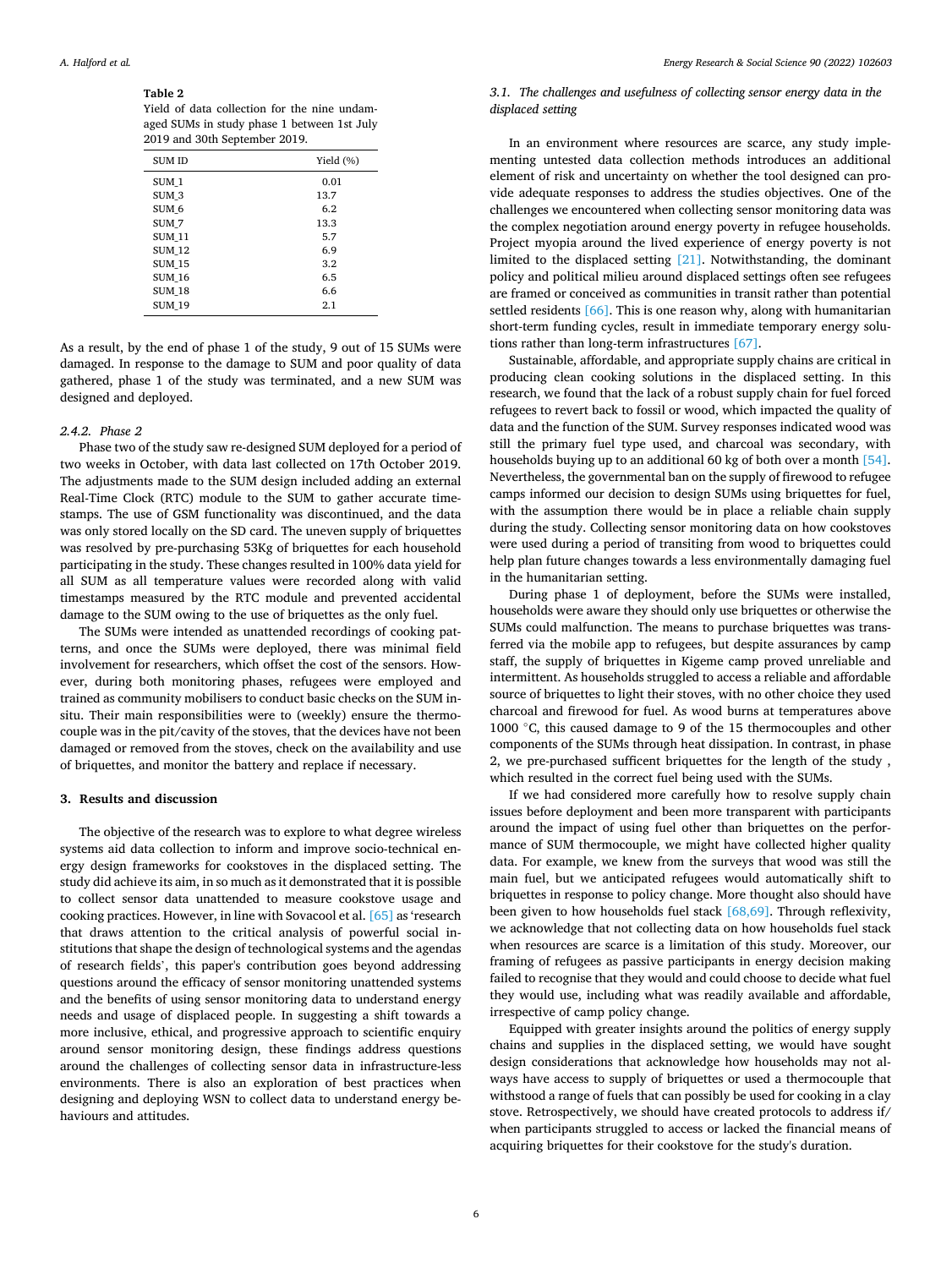# *3.2. Principal protocols: designing cookstove sensor monitoring for the displaced setting*

Sensor data can deliver fine-grained automated measurements. In conjunction with qualitative findings, it can articulate complex scenarios, making it a critical tool in developing design energy frameworks that respond to immediate and future community energy needs [\[70\]](#page-8-0). Other studies have shown that deploying wireless sensing systems in the displaced setting can offer granular insights into cookstove usage in refugee households [\[10\].](#page-7-0) Therefore, it could be assumed that existing sensor design protocols need little adaption to gather objective replicable data on stove usage in precarious environmental and political landscapes, like the displaced setting.

We suggest otherwise: that sensor design frameworks adopt what we have termed '*principal protocols*' to anticipate some less predictable deployment challenges around wireless systems in the displaced setting and identify best practice for sensor monitoring in the humanitarian contexts. We define principal protocols as *inclusive, ethical, and progressive sensor design principles that prioritise socio-technical frameworks*.

To conceptualise principal protocols, we critically interrogated what it means to design energy systems in an inclusive, ethical, and progressive framework. Choosing SUMs as the case study for reflexivity was a deliberate act to recognise the discourse around gendered roles and cookstoves, including socio-cultural cooking practices that reinforce inequality and how gender informs decisions around cooking and cookstoves [\[15\]](#page-8-0). For instance, in the Kigeme survey, data collected reinforced the extent women are central to household cooking systems, as they are involved in the collection, production, and bartering of fuel and cooking [\[54\].](#page-8-0) In comparison, there are relatively few discussions on how wireless monitoring can define and measure comprehensively the impact of interventions on household gender dynamics in the displaced setting [\[28\].](#page-8-0) The lack of access to clean energy is gendered but so too are the design processes. Approaching the study with a commitment to greater ethical and inclusive design protocols, collecting sensor data on stove usage, and with the insights gained through qualitative research, we hoped to address androcentric cookstove system design.

Principal protocols recognise and aim to address concerns around inequality, inclusion, and informed consent when sensor monitoring. Concerns about transparency and informed consent are not unique to the displaced setting, but when working in a context where people have been exposed and subject to violence and exploitation, energy sensor design protocols should prioritise an ethics of care.

Without interrogation about how we can address inequality in shaping design protocols for new technologies, like WSN systems, there will continue to be imposed narratives that are essentialising women and are not necessarily reflective of best practice on how refugees are using stoves in their houses. Likewise, greater reflexivity around inclusion, ethics, and progressive protocols when designing sensor monitoring systems will strengthen the evidence base and support critical approaches to sustainable policies for cooking in refugee settings (Table 3).

# *3.3. Socio-technical frameworks: complex problems need complex solutions*

In this research, we looked at how WSN, when collecting sensor data for stove usage in the displaced setting, can aid decision making that centres around a socio-technical framework in energy planning, technology development, and adaptation. Research-grade wireless sensors need both structure and infrastructures to achieve both high yield and reduce damage. But there is also a need for research structures that connects communities with research findings to build resilience and capacity through engaging with new technologies and promoting energy literacy. How can displaced communities make informed choices about energy systems without the relevant knowledge on how these solutions adapt to different phases of humanitarian crisis and respond to the

**Table 3** 

An example of inclusive, ethical, and progressive sensor design principles that prioritise socio-technical frameworks using gender as a case study.

| Sensor               | riornise socio technicia numeworks asing genuer as a case staaj.<br>Barriers/concerns                                                                                                                                                                                                                                  | Protocol                                                                                                                                                                                                                                                                                   | Example                                                                                                                                                                                                                                                                                                                                                                                                                                                          |
|----------------------|------------------------------------------------------------------------------------------------------------------------------------------------------------------------------------------------------------------------------------------------------------------------------------------------------------------------|--------------------------------------------------------------------------------------------------------------------------------------------------------------------------------------------------------------------------------------------------------------------------------------------|------------------------------------------------------------------------------------------------------------------------------------------------------------------------------------------------------------------------------------------------------------------------------------------------------------------------------------------------------------------------------------------------------------------------------------------------------------------|
| design<br>principles |                                                                                                                                                                                                                                                                                                                        |                                                                                                                                                                                                                                                                                            |                                                                                                                                                                                                                                                                                                                                                                                                                                                                  |
| Inclusive            | SUMs that look at<br>patterns and trends<br>in stove usage<br>without including<br>users, who are<br>mainly women, in<br>the design stage or<br>reporting back the<br>findings.                                                                                                                                        | Ask women what<br>they feel is<br>important to know<br>about their cooking<br>patterns and<br>incorporate them<br>into the design<br>framework. Report<br>back findings with<br>them to address<br>gaps in knowledge<br>and to reciprocity.                                                | Sharing data with<br>the women will<br>establish why and<br>what behaviours<br>resulted in high<br>stove usage outside<br>of anticipated peak<br>times.<br>I.e. why in some<br>cases, the SUM<br>showed the use of<br>the stoves was<br>longer and even at<br>night (see Fig. 4).                                                                                                                                                                                |
| Ethical              | ICS's equipped with<br>SUMs without<br>explicit consent<br>from the women for<br>the SUM on the<br>cookstoves or<br>explain the function<br>of the SUM to<br>participants [72].                                                                                                                                        | Adopt robust<br>ethical frameworks<br>emphasising<br>consent to<br>monitoring and/or<br>engage with the<br>SUMs systems. Seek<br>to uncover gender-<br>partiality that<br>homogenous the<br>female experience.                                                                             | Engage women in<br>understanding the<br>purpose of the SUMs<br>and why use sensors<br>for the study. Allow<br>them to reflect and<br>respond to how<br>participation in the<br>research with SUMs<br>could inform stove<br>usage or cooking<br>practices,<br>deployment, design<br>improvements or<br>cooking practices.                                                                                                                                         |
| Progressive          | Traditional<br>positivist<br>approaches to<br>sensor monitoring<br>and ICS design<br>largely overlook the<br>structures of power<br>that silence<br>marginalised<br>communities, who<br>have less access to<br>economic power<br>and political<br>influence, such as<br>displaced people<br>and particularly<br>women. | Interrogate how the<br>research design of<br>SUMs can collect<br>data on the<br>gendered dynamics<br>in cookstoves'<br>design, production,<br>and deployment.<br>Question<br>unconscious bias,<br>which is<br>reproducing<br>androcentric/<br>Eurocentric<br>knowledge and/or<br>authority | Ask marginalised<br>groups, women,<br>young people, older<br>people and those<br>with disabilities,<br>what knowledge/<br>skills they need to<br>shift towards a<br>broader inclusion as<br>part of the design<br>process.<br>To avoid<br>essentialising stove<br>use or cooking<br>practices as<br>exclusively female<br>domains, include<br>men (separately or<br>together) in the<br>discussion but<br>ensure decision<br>making is shared<br>between groups. |

cultural significance of cooking rituals, meaning, and performances? Arguably, therefore, what is needed is not necessarily more cookstove monitoring data that focuses on how the stove performs but sensor data that monitors cookstoves as cooking activities to explore multiple realities.

Comprehensive and systematic sharing of energy sensor and survey collected data appears to remain between energy stakeholders, policymakers, or academics. To produce socio-technical frameworks, reciprocity, where research data is shared with participants, is critical in generating a collective understanding of best practices in addressing energy provision for domestic consumption in the displaced setting. To illustrate, the SUM data permitted triangulation with the survey responses, which identified the connections and disconnections between self-recorded and real-time stove usage. So, survey responses found the majority of participants (75%) reported that their primary stove (clay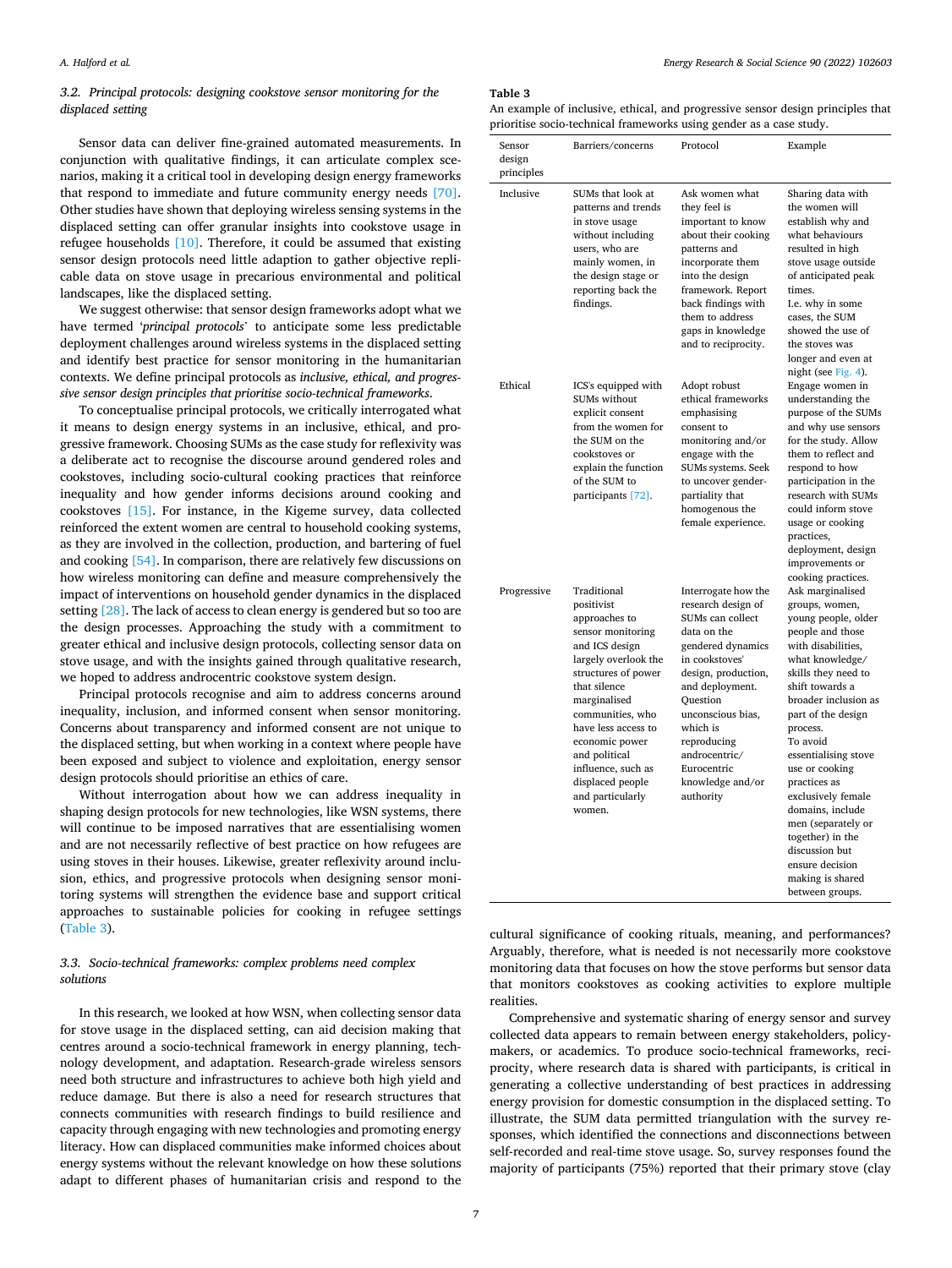<span id="page-7-0"></span>stove) was used on average between 2 and 5 h a day, and usage was never less than 2 h or more than 7 h [\[58\].](#page-8-0) Notwithstanding, sensor data indicated the stove use per instance was far more varied between devices and across days for the same device (see Fig. 5).

Reporting back findings to participants allows them to identify why cookstoves were in use for longer than stated (e.g., was it to heat water, batch cooking, or cooking for more people), which in turn allows refugees to become more informed about their use of cookstoves and energy needs and trends.

#### **4. Conclusion**

The usefulness of sensor stove use monitoring lies with the ability to produce meaningful, robust data unattended with relatively simple data processing techniques from sparse data sets in refugee households with limited and irregular cooking fuel supply. Moreover, data in the hands of participants could be a useful tool in dismantling barriers to the uptake and adoption of ICS. Significantly, engaging participants in conversations around perceived and actual lived practices and behaviours around stove usage could generate broader discussions on the role of improved energy in the safety, well-being, and protection of refugees. This could also avoid researchers assuming they have sufficient or appropriate knowledge about the end-users and encourage a gradual but embedded uptake of clean energy cooking solutions [\[22\].](#page-8-0) To support the transition to an inclusive, safe and sustainable low-carbon society, refugee communities will need to engage with new technologies and understand renewable energy benefits. In acknowledging that there was insufficient consideration of how to improve digital literacy when communicating technical concepts to participants, we hope to address the reluctance of researchers to disclose project shortcomings that inevitably occur when researching challenging settings.

There are continuing unfulfilled data needs around sustainability and engagement when designing cookstoves for displaced communities. If located in a broader understanding of camp-based displacement, sensor data has the potential to inform policy, improve the design of energy systems and encourage the provision of affordable and appropriate energy infrastructures to develop livelihoods, build community capabilities, improve health, and achieve life potential. This research shows how sensors can be used in unattended deployments and embedded in difficult and complex environments and how reflexivity engaged before, during, and after the design stage can benefit technical considerations and solutions and promote shared decision making between the research team, participants and humanitarian stakeholders.

Similarly, ethical considerations around the way data is collected, stored, and disseminated should be transparent to participants in the study. Including traditionally excluded or marginalised groups in a meaningful way before starting the design stage could address ethical implications sooner and anticipate the potential difficulties for fielddeployed sensor systems when delivering them in political and economic sensitive environments.

In discussing what we have learnt from the study outcomes, we hope to disrupt narratives around notions of what is meant by successful research milestones or outputs. We show that the limitations or difficulties encountered in the research process are equally profound impactful contributions to knowledge by presenting opportunities for improved project resilience and build researcher capacity. Moving forward, we suggest that when utilised within a socio-technical framework underpinned by principle protocols, sensors to collect energy data could offer a more granular explanation of how camp-based refugees and displaced people use energy daily. In turn, researchers will become better prepared to delivery and design culturally appropriate energy systems that reflect and respond to the humanitarian setting.

#### **Declaration of competing interest**



**Fig. 5.** Survey stove use data compared to sensor monitored stove use data.

interests or personal relationships that could have appeared to influence the work reported in this paper.

#### **Acknowledgements**

The HEED team would like to acknowledge the financial support of the Engineering and Physical Sciences Research Council (EPSRC) for funding the Humanitarian Engineering and Energy for Displacement (HEED) project as part of the Global Challenges Research Fund (EP/ P029531/1). The HEED team would like to thank project delivery partners Practical Action and Scene Connect for their significant role in coordinating in-camp activities and providing technical inputs and tools. We would also like to recognise the support of MIDIMAR (Ministry of Disaster Management and Refugees) and UNHCR (United Nations High Commissioner for Refugees) and the contributions of the Global Plan of Action, Chatham House, and the RE4R (Renewable Energy for Refugees) Project (a partnership between Practical Action and UNHCR, supported by the IKEA Foundation).

#### **References**

- [1] United Nations, UN Clean Energy Challenge [Online]. Available, [https://www.unh](https://www.unhcr.org/uk/clean-energy-challenge.html)  [cr.org/uk/clean-energy-challenge.html,](https://www.unhcr.org/uk/clean-energy-challenge.html) 2019. (Accessed 9 June 2021).
- [2] United Nations High Commission for Refugees (UNHCR), Rwanda [Online]. Available, UNHCR, 2021,<https://reporting.unhcr.org/rwanda>. (Accessed 21 April 2021).
- [3] [O. Grafham, Introduction and overview, in: Energy Access And Forced Migration,](http://refhub.elsevier.com/S2214-6296(22)00107-4/rf202204050939435855)  [Routledge, London, 2019, pp. 1](http://refhub.elsevier.com/S2214-6296(22)00107-4/rf202204050939435855)–12.
- [4] [J. Barbieri, F. Riva, E. Colombo, Cooking in refugee camps and informal](http://refhub.elsevier.com/S2214-6296(22)00107-4/rf202204051015384185)  [settlements: a review of available technologies and impacts on the socio-economic](http://refhub.elsevier.com/S2214-6296(22)00107-4/rf202204051015384185)  [and environmental perspective, Sustain.Energy Technol.Assess. 22 \(2017\)](http://refhub.elsevier.com/S2214-6296(22)00107-4/rf202204051015384185)  194–[207.](http://refhub.elsevier.com/S2214-6296(22)00107-4/rf202204051015384185)
- [5] [B. Sovacool, What are we doing here? Analyzing fifteen years of energy scholarship](http://refhub.elsevier.com/S2214-6296(22)00107-4/rf202204050939519695)  [and proposing a social science research agenda, Energy Res. Soc. Sci. 1 \(2014\)](http://refhub.elsevier.com/S2214-6296(22)00107-4/rf202204050939519695)  1–[29.](http://refhub.elsevier.com/S2214-6296(22)00107-4/rf202204050939519695)
- [6] [Y. Malakar, R. Day, Differences in firewood users' and LPG users' perceived](http://refhub.elsevier.com/S2214-6296(22)00107-4/rf202204051015410257) [relationships between cooking fuels and women's multidimensional well-being in](http://refhub.elsevier.com/S2214-6296(22)00107-4/rf202204051015410257) [rural India, Nat. Energy 5 \(2020\) 1022](http://refhub.elsevier.com/S2214-6296(22)00107-4/rf202204051015410257)–1031.
- [7] H. Ritchie, M. Roser, 'Indoor Air Pollution' OurWorldInData.org [Online]. Available, [https://ourworldindata.org/indoor-air-pollution,](https://ourworldindata.org/indoor-air-pollution) 2019 [Accessed 20th April 21].
- [8] [T.L.K. Bradley, Vulnerability of women and girls in refugee settings: considerations](http://refhub.elsevier.com/S2214-6296(22)00107-4/rf202204050940164423)  [for energy, in: Energy Access And Forced Migration, Routledge, London, 2019,](http://refhub.elsevier.com/S2214-6296(22)00107-4/rf202204050940164423) [pp. 122](http://refhub.elsevier.com/S2214-6296(22)00107-4/rf202204050940164423)–141.
- [9] [R. Listo, Preventing violence against women and girls in refugee and displaced](http://refhub.elsevier.com/S2214-6296(22)00107-4/rf202204051015439049) [person camps: is energy access the solution? Energy Res. Soc. Sci. 44 \(2018\)](http://refhub.elsevier.com/S2214-6296(22)00107-4/rf202204051015439049)  172–[177.](http://refhub.elsevier.com/S2214-6296(22)00107-4/rf202204051015439049)
- [10] [D.L. Wilson, J. Coyle, A. Kirk, J. Rosa, O. Abbas, M.I. Adam, A.J. Gadgil, Measuring](http://refhub.elsevier.com/S2214-6296(22)00107-4/rf202204051016028523)  [and increasing adoption rates of cookstoves in a humanitarian crisis, Environ.Sci.](http://refhub.elsevier.com/S2214-6296(22)00107-4/rf202204051016028523)  [Technol. 50 \(15\) \(2016\) 8393](http://refhub.elsevier.com/S2214-6296(22)00107-4/rf202204051016028523)–8399.
- [11] J. Wolf, D. Mäusezahl, H. Verastegui, S.M. Hartinger, Adoption of clean cookstoves [after improved solid fuel stove programme exposure: a cross-sectional study in](http://refhub.elsevier.com/S2214-6296(22)00107-4/rf202204050941441921)  [three Peruvian Andean regions, Int. J. Environ. Res. Public Health 14 \(2017\)](http://refhub.elsevier.com/S2214-6296(22)00107-4/rf202204050941441921)  745–[800.](http://refhub.elsevier.com/S2214-6296(22)00107-4/rf202204050941441921)
- [12] [GIZ, HERA Cooking Energy Compendium \[Online\]. Available, GIZ, 2020](http://refhub.elsevier.com/S2214-6296(22)00107-4/rf202204050957495243).
- [13] [A. Tran, L. Seng To, I. Bisaga, Landscape analysis of modern energy cooking in](http://refhub.elsevier.com/S2214-6296(22)00107-4/rf202204050941589221) [displacement settings, in: Modern Energy Cooking Service \(MECS\), 2020.](http://refhub.elsevier.com/S2214-6296(22)00107-4/rf202204050941589221)
- [14] [N. Goodwin, S. O'Farrell, K. Jagoe, J. Rouse, E. Roma, A. Biran, E. Finkelstein, Use](http://refhub.elsevier.com/S2214-6296(22)00107-4/rf202204050942116943)  [of behavior change techniques in clean cooking interventions: a review of the](http://refhub.elsevier.com/S2214-6296(22)00107-4/rf202204050942116943) [evidence and scorecard of effectiveness, J. Health Commun. 20 \(1\) \(2015\) 43](http://refhub.elsevier.com/S2214-6296(22)00107-4/rf202204050942116943)–54.

The authors declare that they have no known competing financial